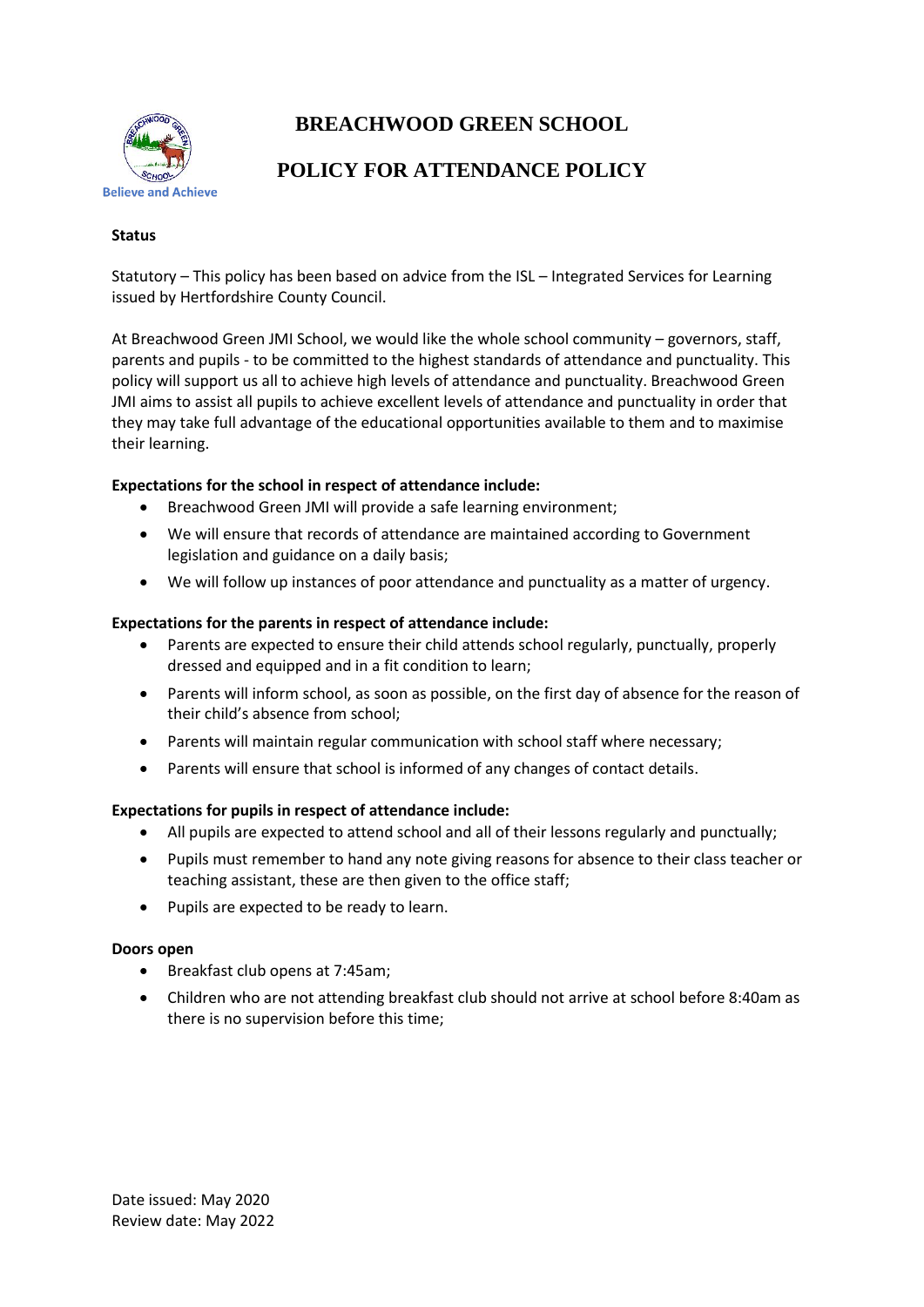- School is open at 8:40am to allow children to come onto the premises (A member of staff is on duty from 8:40am);
- School doors open at 8:45am for children to enter the school and prepare themselves ready for lesson;
- If it is raining or snowing, children will be let into classes as soon as possible, once the class teacher is prepared for the day. The class teacher will be informed that this is the case to ensure they are ready.

## **Registration**

- Registers are called at 8:55am and 1:05pm;
- Registers close at 9:05am and 1:10pm;
- Any pupil arriving after closure of the register will be marked as late for the whole session;
- Registers are marked in accordance with DFES guidance;
- During registration the class TA is responsible for marking off the class fire register; these are then taken to the hall/field/swimming for lessons outside the classroom;
- Attendance codes can be found in **Appendix A.**

#### **Lateness**

- Any pupil arriving after 8:55am should go straight to the office as main gate and the doors into the main building will be shut;
- A parent/carer should notify the class teacher or the school office if their child is late. Staff will ask for a reason for lateness;
- The Headteacher will set up systems to suit our families where there is persistent lateness e.g. reward charts, praise, mention in assembly for improvement and will discuss with the parent whether the child needs to make up lost learning time;
- If a child is late **the teaching assistant** must ensure they update the fire register. This will ensure the safety of the child if a fire breaks out; it will be clear that the child is on the premises;
- If late arrivals are due to circumstances outside the pupil's control e.g. delayed buses, road closures etc, lates are marked as authorised;

#### **Absences**

- Notification must be provided for all absences from school;
- Parents inform the school of absence for illness through the office:
- Absences, for anything other than illness, must be authorised by a member of the Senior Leadership Team (SLT). There will be occasions where the governing body will make a decision about authorising absence;
- School may decide not to authorise absence, even when a reason is provided;
- School will only accept reasons for absence from a responsible adult. Older siblings (under the age of 18) may give a reason for absence but this will be followed up by a phone call to the parent/carer;
- School accepts phone calls, letters or emails as notification of absence;
- Notification of absence should be given to the office staff, these are saved on CPOMS if they are for anything other than illness (Child Protection Online Management system);

Date issued: May 2020 Review date: May 2022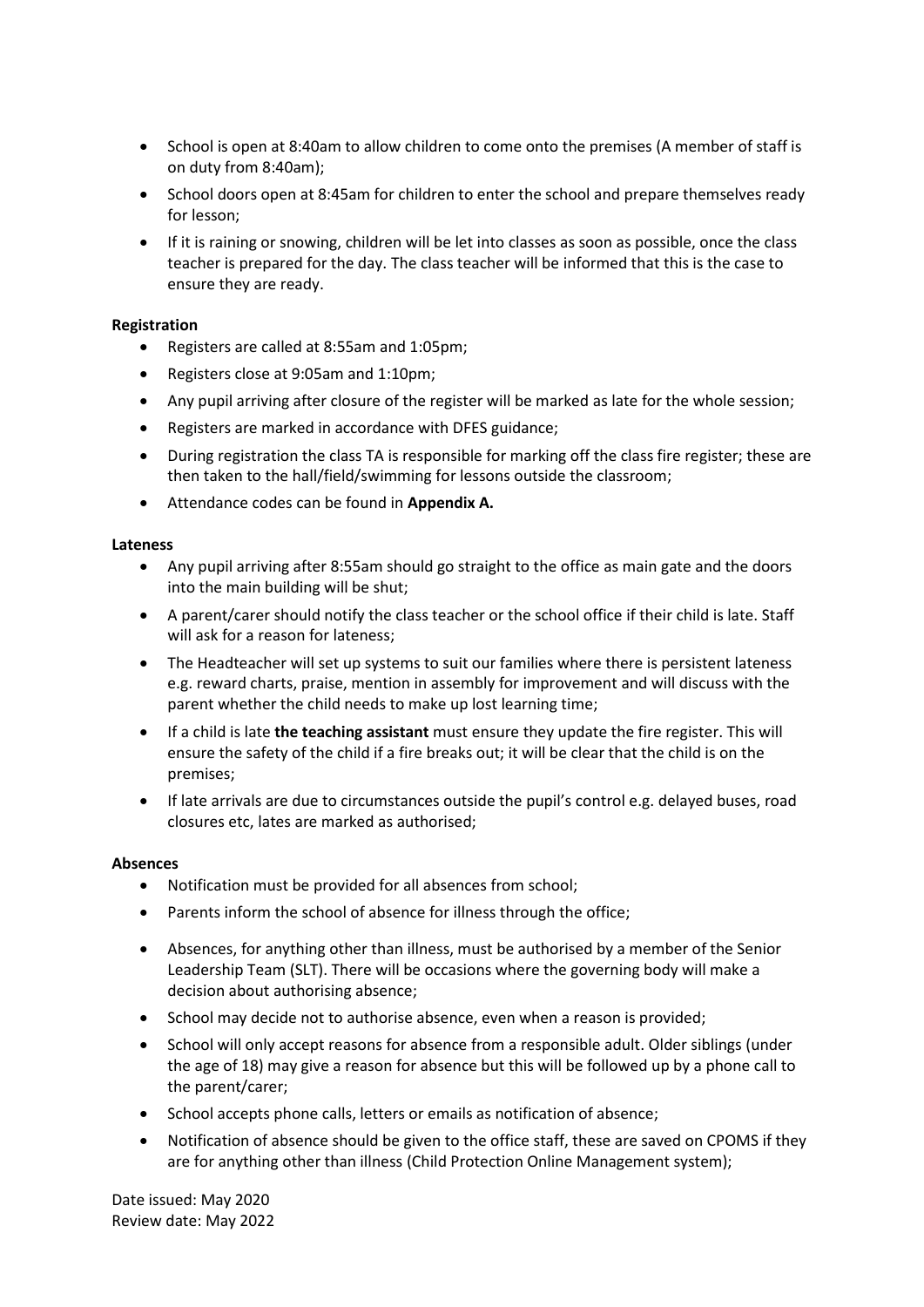There may be an occasion when a decision needs to be overturned and an authorised absence is changed. This will only happen after discussion between the Head Teacher and the Attendance Improvement Officer (AIO).

## **Examples where one day absence may be authorised:**

- Moving house;
- Music, dance exams:
- Wedding/Funeral close family relatives.

## **Examples of absence which will not be authorised:**

- Shopping;
- Birthdays;
- Looking after younger brothers/sisters;
- Attending performances for younger/older siblings;
- Holidays in term time;
- Pet going to vet;
- Attending a party.

## **Leaving and returning to school during the school day**

- When a pupil leaves or returns to school during the school day, office staff must be notified and a register must be signed by the parent or carer (pupils cannot sign themselves out);
- If a child has several appointments during school time in any one term, we will ask for proof of the appointment or a letter confirming this.

#### **Truancy**

- Breachwood Green JMI works with parents, pupils and staff to reduce truancy;
- Parents/carers will be informed immediately, by phone, if their child is found missing from the school premises and the police will be informed by a member of the office staff;
- Children who are found to be truanting will be given a suitable consequence.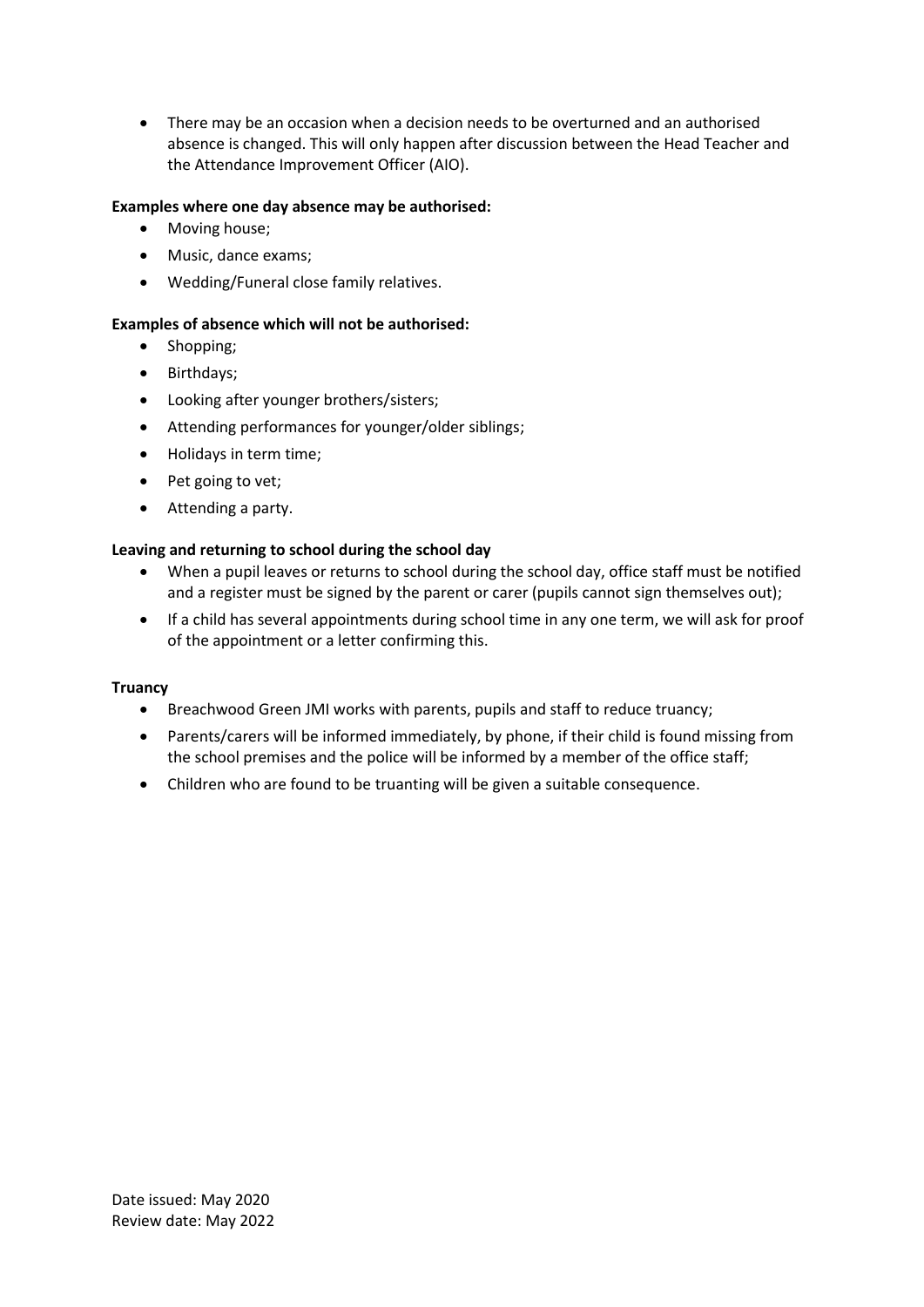## **Following up absences**

- If a child has an absence below 95% , the school will contact the family discuss reasons for absence and ways of reducing further absence;
- A letter is sent to families asking them to come in to see the Head Teacher to discuss absence for anything below 92%. This is monitored half-termly;
- If a child does not return to school after a period of 3 days (where the school has not be prenotified) a member of the SLT will ring the family;
- Prolonged regular absence is dealt with by letter and meeting with family members; if there is no improvement a meeting is held with the Attendance Improvement Officer (AIO);
- A member of the Senior Leadership Team is responsible for making referrals to the hospital or Home Education (tuition provided for children at home by the local authority) when a pupil is likely to be absent for a long period of time due to illness;
- The school secretary is responsible for completing the EWN1 form to make Education Welfare aware that a pupil has been taken off the school roll following long term absence;

## **Removing pupils from roll**

- The school will always contact the next school for pupils who leave mid-year to ensure pupils are on roll at their new school.
- The school requests written/email confirmation that the child is now on roll at their new school.
- The office staff will need to complete a Removal from Roll form (Please refer to Hertfordshire Grid for Learning Guidance for schools and academies on removing pupils from the admissions roll) and return it to their local double district Attendance Team within 5 school days of the date of removal from roll. This includes pupils who have been added to the roll but who have never attended.

#### **First Day Response**

- Breachwood Green JMI uses "First Day Response" (where parents/carers are contacted immediately, by a member of the office staff, if their child is not registered at school);
- A member of the office staff carries out the first day response after checking electronic/paper registers for absence and contacts the parents/carers using school comms by 9:30am;
- The telephone contact list is updated by a member of the office staff daily Newsletters are regularly sent out to remind parents to keep the school informed with up to date telephone numbers and addresses;
- Information from first day response is held on CPOMS if the absence is anything other than illness or where individual absence is being monitored.
- For Children Looked After (CLA) the Designated CLA teacher monitors absence and where there may be a need, contacts Children, Schools and Families with any concerns – weekly reports are generated and sent to the local authority where CLA pupils are absent from school

#### **Term Time Leave**

 Breachwood Green JMI makes it clear that term time holidays are not acceptable unless there are exceptional circumstances (See list above);

Date issued: May 2020 Review date: May 2022